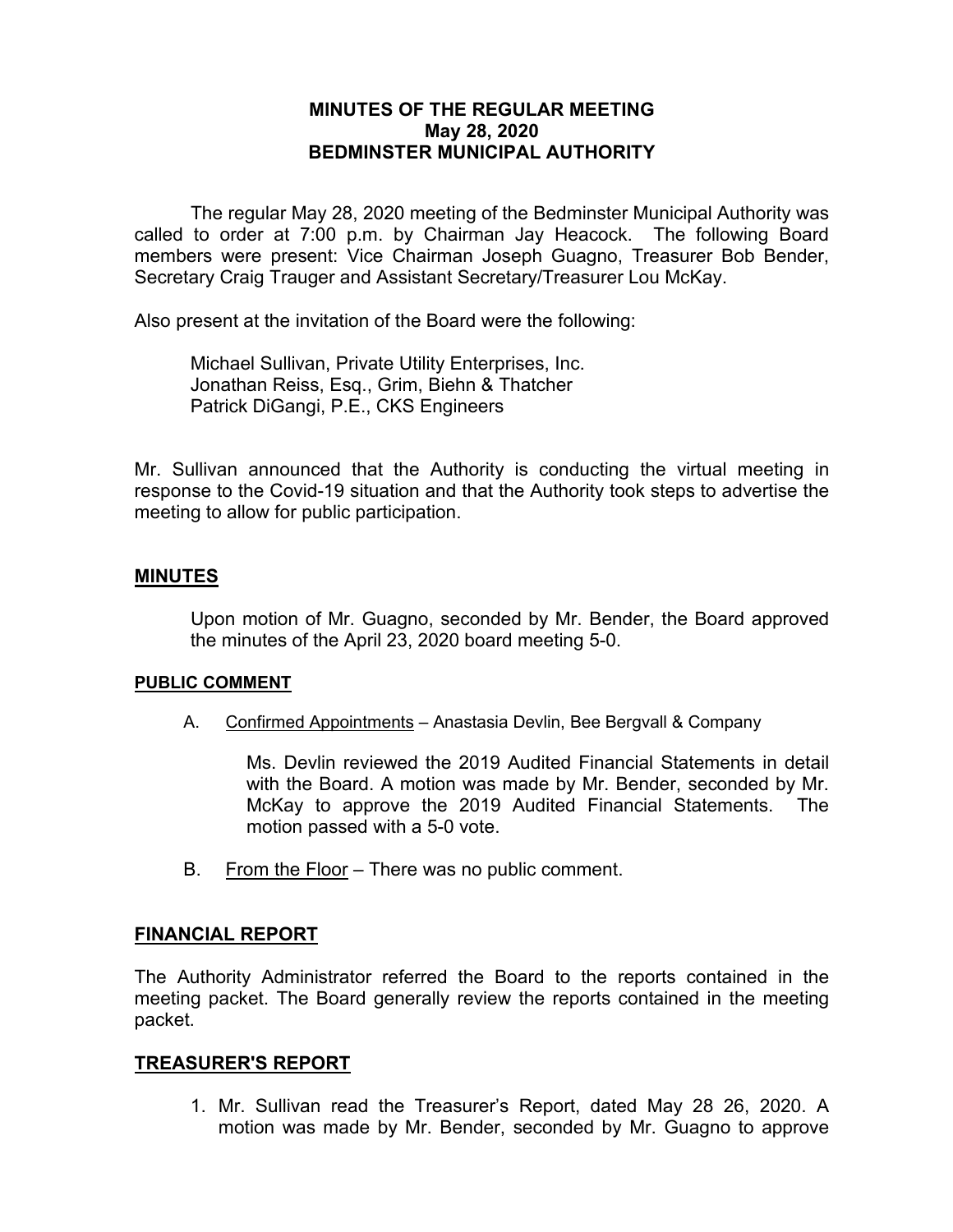the Treasurer's Report of - \$148,541.07 (Pennland Farms – \$21,195.74). The motion passed with a 5-0 vote.

# **SOLICITOR'S REPORT**

# **Authority Business**

Mr. Reiss referred the Board to his written report.

Better Living Homes Inc. - Contract for Professional Services - Upon a motion of Mr. Guagno, seconded by Mr. McKay the Board approved the Contract for Professional Services between Better Living Homes, Inc. (TMP 01-011-097) and the Authority with a 5-0 aye vote

### **ENGINEER'S REPORT**

The Authority's Engineer generally reviewed the projects within the written engineering report with the Board.

### **Authority Projects**

- 1. Pennland Farms WWTP Lakeside Screen Project Mr. DiGangi provided and update to the Board. The Engineer and Contractor are working on final punch list items.
- 2. BMA Office Paving Project A motion was made Mr. McKay, seconded by Mr. Bender to award the contract for paving the office parking lot at the treatment plant, to David DiPalanito Contractors, in the amount of \$12,394, , by a 5-0 vote.

### **Developments**

1. Estates of Deep Run Creek – Escrow Release - Upon a motion of Mr. McKay, seconded by Mr. Guagno the Board authorized the Estates of Deep Run Creek Escrow Release, in the amount of \$12,394 with a 5-0 aye vote

**Operations Report** – Mr. Sullivan reviewed his report with the Board.

### **AUTHORITY REPORT –**

### **General Matters/Administrative/Operations**

Well #2 Pennland Farms Water Pipe Project - A motion was made Mr. McKay, seconded by Mr. Guagno to accept the contract with LB Industries, in the amount of \$7,250, for Well #2 Pennland Farms Water Pipe modification Project by a 5-0 vote.